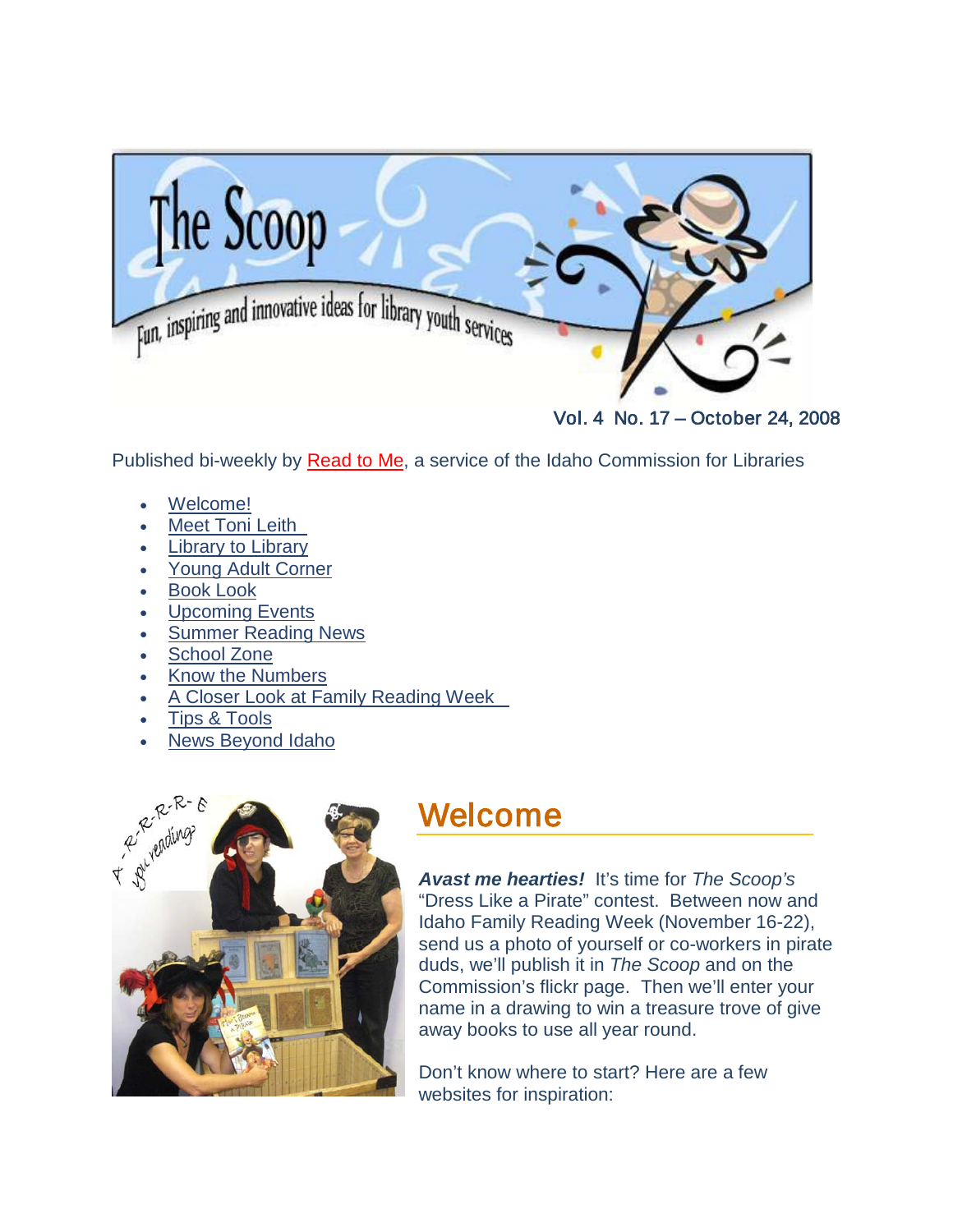- <span id="page-1-1"></span>• <http://www.piratesstore.com/costumes/piratescostumes.php>
- [http://www.howtodothings.com/family-and-relationships/a3955-how-to-create-a](http://www.howtodothings.com/family-and-relationships/a3955-how-to-create-a-pirate-costume.html)[pirate-costume.html](http://www.howtodothings.com/family-and-relationships/a3955-how-to-create-a-pirate-costume.html)
- [http://www.knowledgehound.com/khhow2s/make\\_jack\\_sparrow\\_pirate\\_costume.](http://www.knowledgehound.com/khhow2s/make_jack_sparrow_pirate_costume.htm) [htm](http://www.knowledgehound.com/khhow2s/make_jack_sparrow_pirate_costume.htm)
- [http://www.mahalo.com/How\\_to\\_Make\\_a\\_Pirate\\_Costume](http://www.mahalo.com/How_to_Make_a_Pirate_Costume)

# <span id="page-1-0"></span>Meet Toni Leith



**Toni Leith** has been the school librarian at **Garfield Elementary in Boise** for 11 years. Located close to Boise State University, Garfield serves a diverse population of approximately 400 students, kindergarten through  $6<sup>th</sup>$  grade.

Toni runs a full schedule of library classes for all grade levels, focusing on general library skills, readalouds and books talks. Kindergarten is immersed in storytime and 2<sup>nd</sup> semester check-outs. Free Flow times are available daily, as well as access to the Accelerated Reading program.

In addition to teaching, Toni is a vital resource for the school's community: She is a staff advisor for the monthly student newspaper, the "Garfield Know It All;" she provides a Homework Room at lunchtime for those students who need extra time and support to complete assignments; she collaborates with staff to provide resource materials and curriculum support; and she continually works to keep Garfield's collections updated and appealing. Funding is always a challenge as she strives to meet curriculum standards, and she wishes she had more time to research new titles, especially for the upper grades.

"Toni goes out of her way to help teachers find support materials and current resources that enhance student learning," said Read to Me project coordinator and former Garfield colleague Staci Shaw. "She has a wealth of knowledge… and a storage room filled with buried treasures! Whenever I needed ideas or resources she took the time to collaborate with me. She is such an asset to the Garfield community."

Toni enjoys sharing her knowledge of literature with children. She believes "elementary students should have their choice of books, and the library is just the place to develop their individual interests." She went on to say, "We are not a 'quiet library.' We are loud and crazy as we share books, experiences and discoveries!"

Toni's biggest goal is to encourage and support the joys of reading in her students. She feels success daily, when children share new knowledge or a fun idea from a book. Her students can check out three books at a time, and she claims that she rarely has a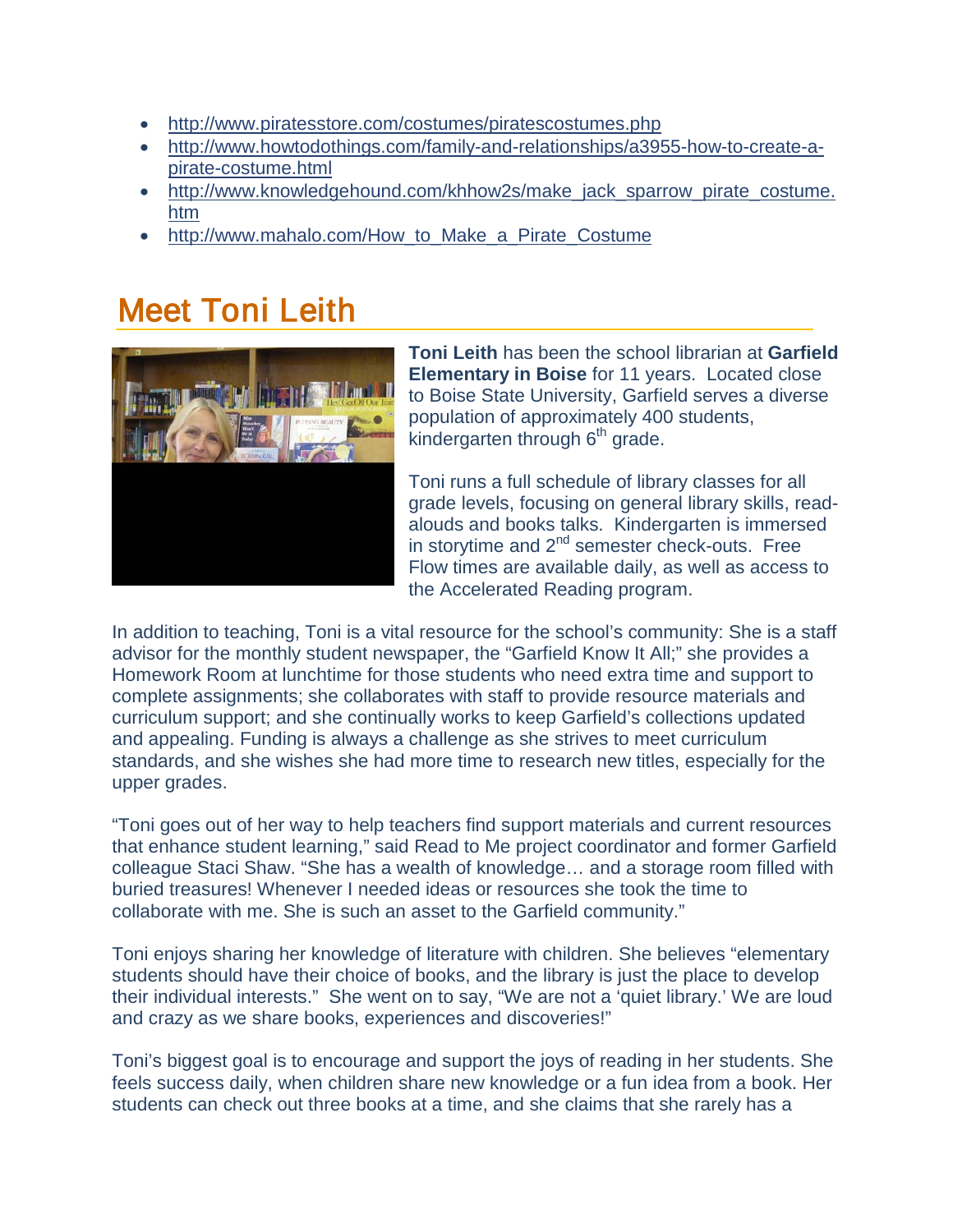student who doesn't check out the maximum. She feels lucky that she has the freedom in her job to "do her thing," which is to make Garfield's library a happening place to be!



Toni's favorite author is still Laura Ingalls Wilder, because her family was a lot like Laura's and she really identified with her. As a child, Toni loved the Beatrix Potter books. "We had a library within walking distance in Toledo, Ohio. It was an English Tudor design, like a castle, and the children's section was homey and had a great selection of Potter books. I loved the glossy pages!" Her preteen years were filled with dog and horse books- her favorite all time dog story is "The Incredible Journey" by Sheila Burnford, and Toni has two bullterriers, just like Bodger! She recently

finished the Stephenie Meyers "Twilight" series.

When she's not working at the library, Toni likes to spend time with her family and three dogs. She also enjoys jogging and going to the gym. Her favorite flavor of ice-cream is "World Class Chocolate," from Baskin-Robbins.

Closing words…"On a personal note, I am a recent widow, and I find that books are a great solace to fill a void that I wasn't expecting. I enjoy sharing books with my grandchildren and even my adult kids… What fun!"

## Library to Library



**Attention to every detail shows!** *by Stephanie Bailey-White*

I may have mentioned I've spent the past few months visiting libraries across the state, which also means I've been in more library restrooms than the average plumber. I'm the type of gal who makes my husband stop at hotels when we pull into strange towns rather than risk a truck stop/gas station or heaven forbid port-a-potty pit stop. So I had to pass on some praise for the attention to cleanliness and other details in many of the libraries I've visited.

I also had to share some photos. The photo above shows the door to the boys' restroom at the **Bear Lake County District Library**. Their girls' room door is just as cute and leaves no doubt where to go for those children with budding literacy skills. A local artist has done some amazing things with these friendly stick figures throughout the children's section. They are really great.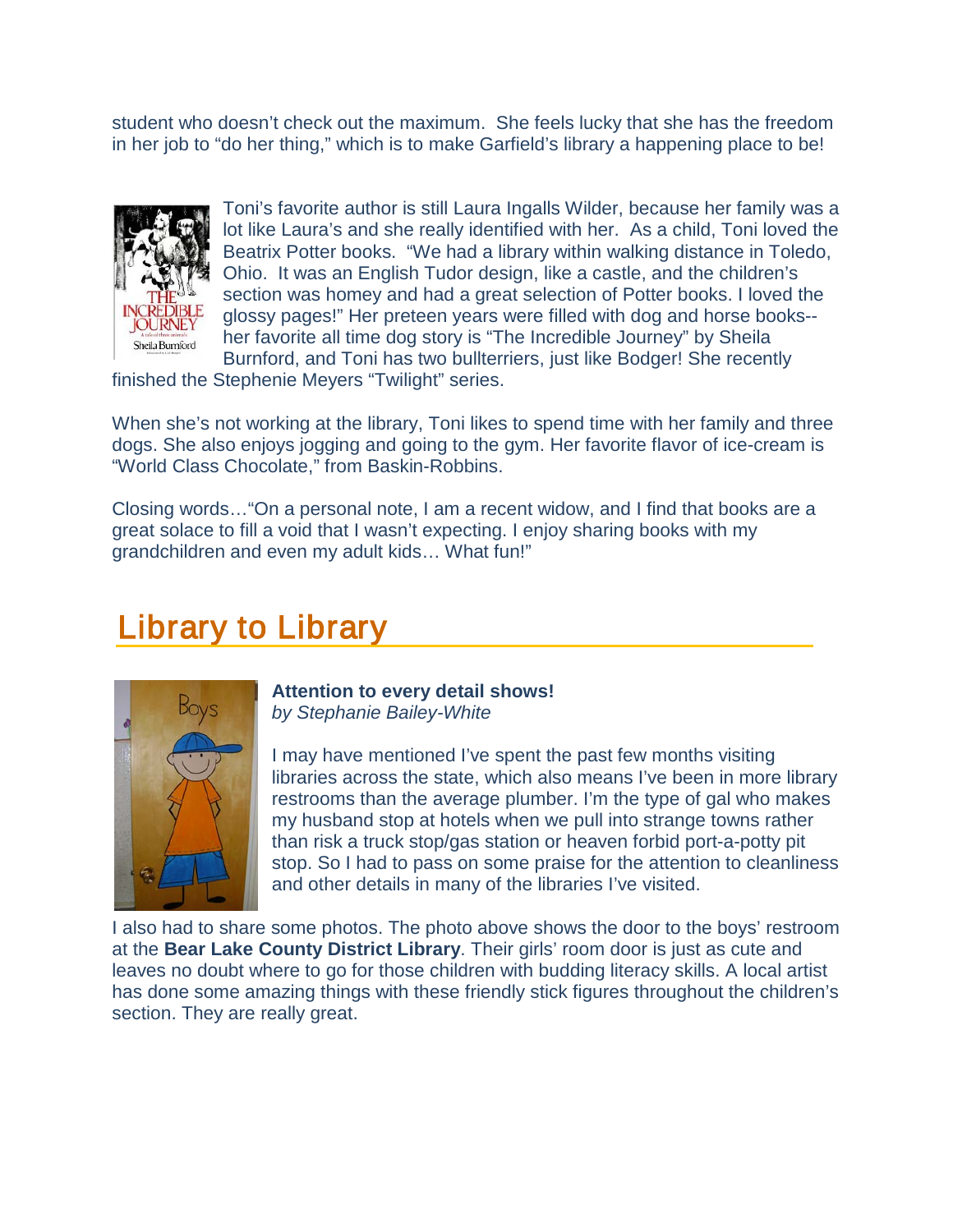The **American Falls District Library** also paid attention to details when they remodeled their building. The photo at left shows youth services staff member **Debbie Walmsley** next to the tot-size toilet that's located near their children's section. Debbie says she often overhears the children letting their parents know that "it's just my size!" I love the dragonfly tiles they included in the restrooms too.

Most libraries have added changing table to both the men's and women's restrooms (why should moms have all the fun?  $\circledcirc$ ) and work hard to make sure they are clean and accessible. It may not be "top of the mind" kind of stuff, but restrooms are definitely part of the library experience!



## **Buhl Librarian Retires**



**Louise Nofziger** is retiring from the **Buhl Public Library**. Louise and her family came to Buhl 30 years ago from Maryland. In 1984, she became a library volunteer doing book binding, and a few months later became a part-time employee. She began taking classes at the College of Southern Idaho and the Idaho State Library (now the Commission) to improve her library skills. In 1990, Louise became director of children's services and technical services. Louise is proud of the library's successful children's programs, especially the popular preschool storytime and summer reading program. Louise has been

instrumental in developing the library's outreach programs, including First Book, outreach to daycares, outreach to the kindergarten and first grade classes in nearby Castleford School, Jump Start kindergarten registration, and other family reading events. Louise and her husband raise llamas and she is looking forward to having more time to work with them. She also plans to spend more time with her three children and her only grandchild. *Best wishes, Louise. You will be missed!*

# **Kennedy kids get fired up about reading at First Book kick-off**

**School librarian Judy Miyasaki** at **Kennedy Elementary in Rexburg** called in the local fire department to help her get students at her school fired up about reading last month. This is the first year the school has participated in the Read to Me First Book program and they were looking for a good way to get families to come out at night and read with their kids. The firefighters and fire truck seemed to do the trick as long lines formed to help spray water from the fire truck parked in the school parking lot.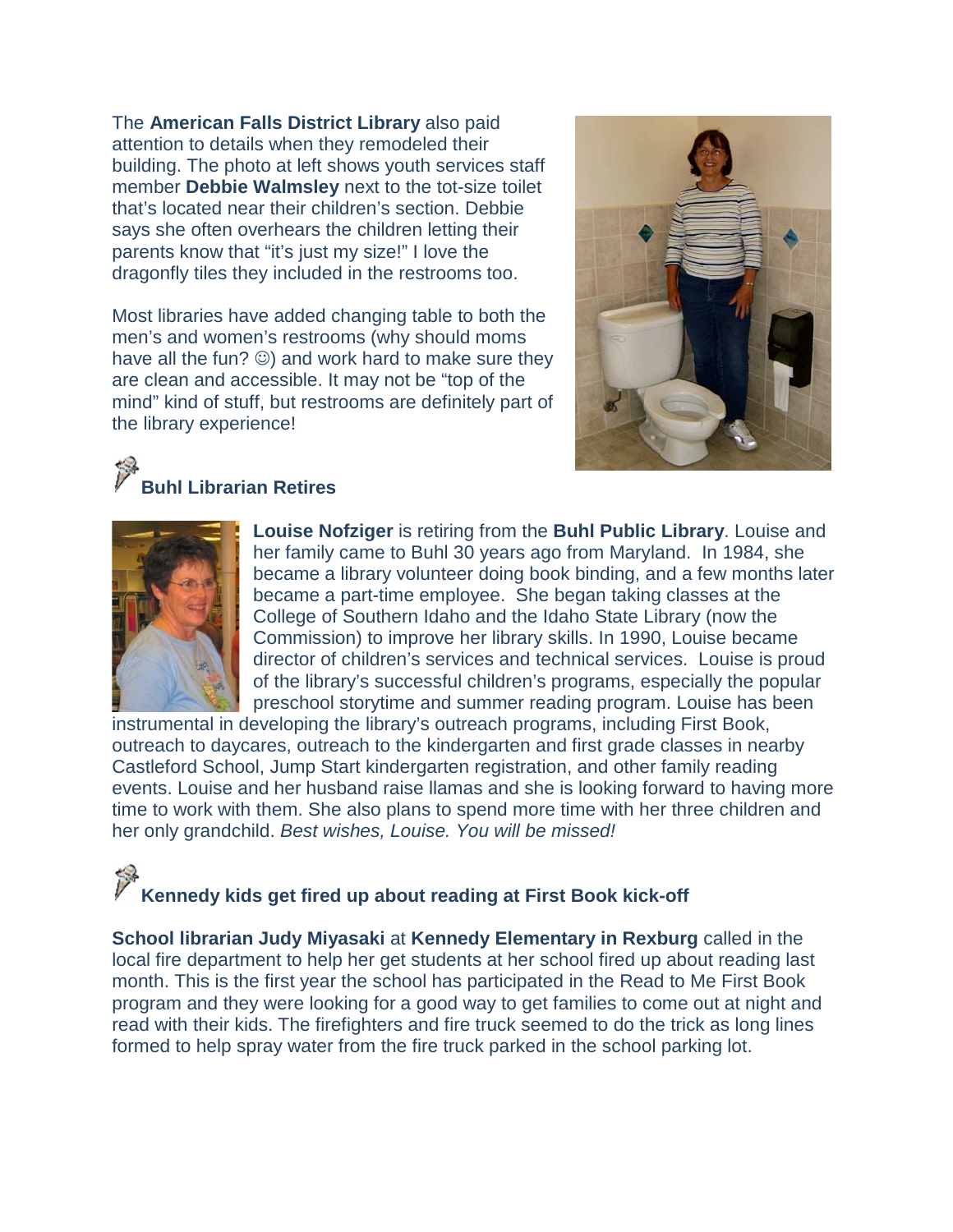

At left, Kennedy first-grader Mason McFadden is pretty excited about his turn at spraying the fire hose.

Miyasaki said that many of the students at Kennedy struggle academically. Kindergarten and first graders are the target of their First Book program and the reading night was planned so parents could get some information from teachers about ways they could incorporate reading into their busy lives. "Many of our parents in Rexburg are

attending school and their finances are stretched. We also have a high population of migrant workers. We're excited to be getting more books into the hands of these students," Miyasaki said.

During the event, parents read with their children and a computer lab was open for those who wanted to take an AR test. At right, the Olsen family gets into their books during the event. Firefighter Braden Pope read *Corduroy*, by Don Freeman to the First Book participants and the evening ended in the parking lot with a show and tell session with the fire truck. Miyasaki plans to have a guest reader each month as a way to involve the community and keep the reading fire burning for the students she works with.



# <span id="page-4-0"></span>Young Adult Corner

# **Idaho Libraries Celebrate Teen Read Week**

**Gooding High School** Reading Club planned several things for Teen Read Week. "I have two window displays on either side of the library. For the first time, someone noticed that a small person could fit inside!!! During the class breaks throughout Teen Read Week, a Reading Club member sat in the window like a living statue and read a Book with Bite! We had quite a reaction from the students! We also had a different guessing contest each day...like the number of chips in a giant chocolate chip cookie. The winner got the cookie and a book!" **Teacher-Librarian Cora Caldwell** said. "They also had a Read-In on Wednesday."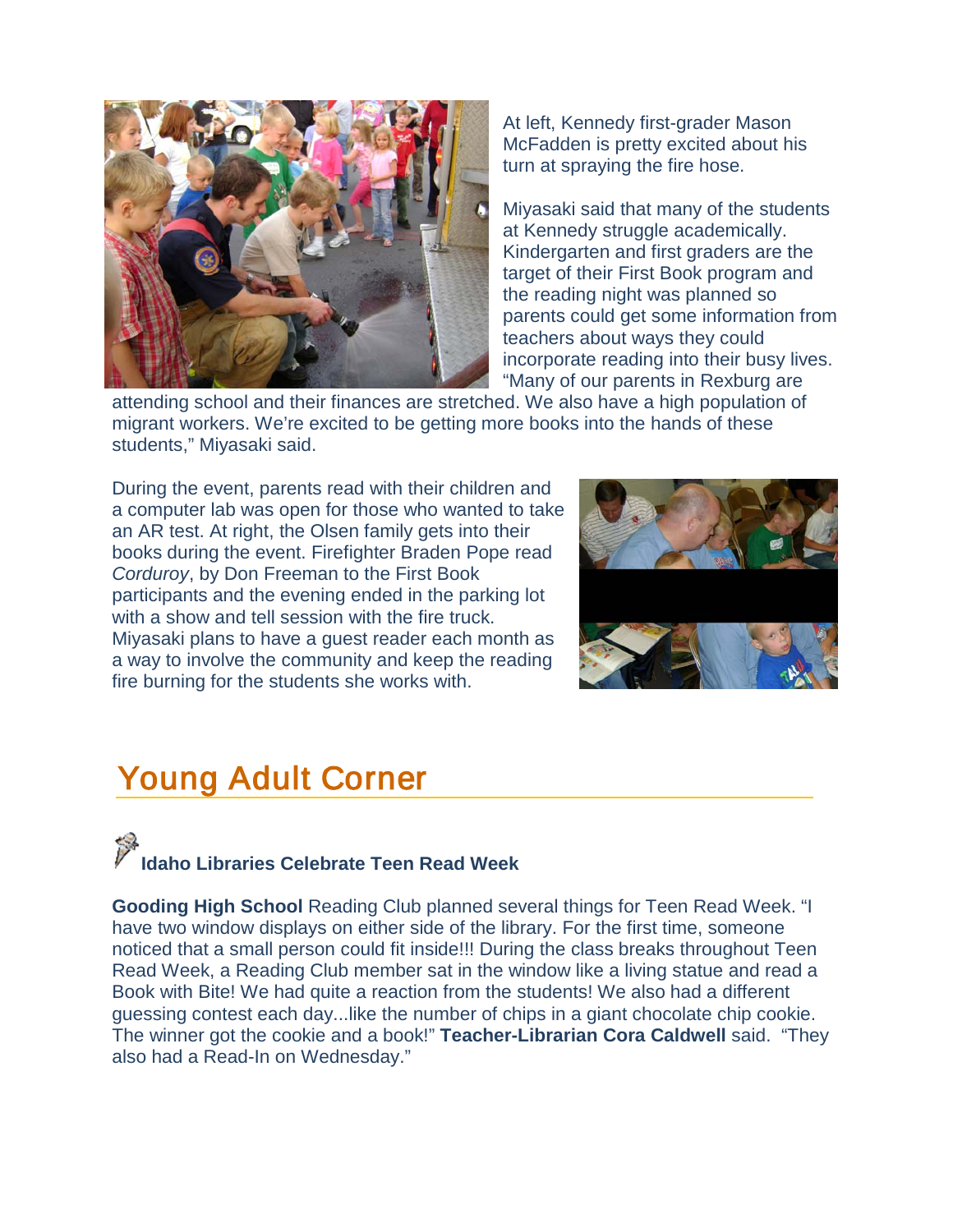

**Gena Marker, teacher-librarian at Centennial High School in Boise**, said they celebrated Teen Read Week with lunch activities every day. She utilized the ideas and help from student library assistants. Student Christy Stoller reported the following: "Monday we made it available for students to come in and 'tie-dye' bookmarks using shaving cream and food dye (the photo at the left shows the process used). These were a big hit with both students and teachers, and with us, too,

since it was easy to set up. Tuesday we invited the students to come present any of their short stories or poetry and to listen to others'. On Wednesday there was a horror film here in the library, complete with popcorn. Thursday we had the chamber orchestra perform a couple of songs, as well as some student musicians. This was a big hit, and the cookies that were provided were enjoyed by all. Friday, we showcased the redesigned book covers we had been collecting all week and made it available for students to come in and vote for their favorite – the winning artist receiving a copy of *Breaking Dawn* by Stephenie Meyer.

"The combined effort of the library assistants ensured that everything was ready on time and that the library was set up for the week. One decorated the bulletin board outside the library, another pulled "Books with Bite" to display on a table. We all did our best to get the word out, including having the day's event announced over the intercom, but it was the students who really made this week come alive. Everyone had a great time, and it was a very rewarding experience for those of us who helped make it happen."

# **Teen's Top Ten**

We hope you had a successful Teen Read Week. Now you can vote on the theme for next year, by going to: [http://www.surveymonkey.com/s.aspx?sm=mZmFQ97\\_2fx5kC4C\\_2bGLM0F6w\\_3d\\_3d](http://www.surveymonkey.com/s.aspx?sm=mZmFQ97_2fx5kC4C_2bGLM0F6w_3d_3d)

One of the activities for Teen Read Week is voting on the Teen's Top Ten, a "teen choice" list, where teens nominate and choose their favorite books of the previous year. Nominators are members of teen book groups in fifteen school and public libraries around the country.

If you read nominated books throughout the year, you'll be ready to vote for your favorites during the next Teen Read Week, **October 18 - 24, 2009**. Readers aged twelve to eighteen can vote online on the YALSA website, anytime that week.

Here are some tips from the YALSA website on promoting the books: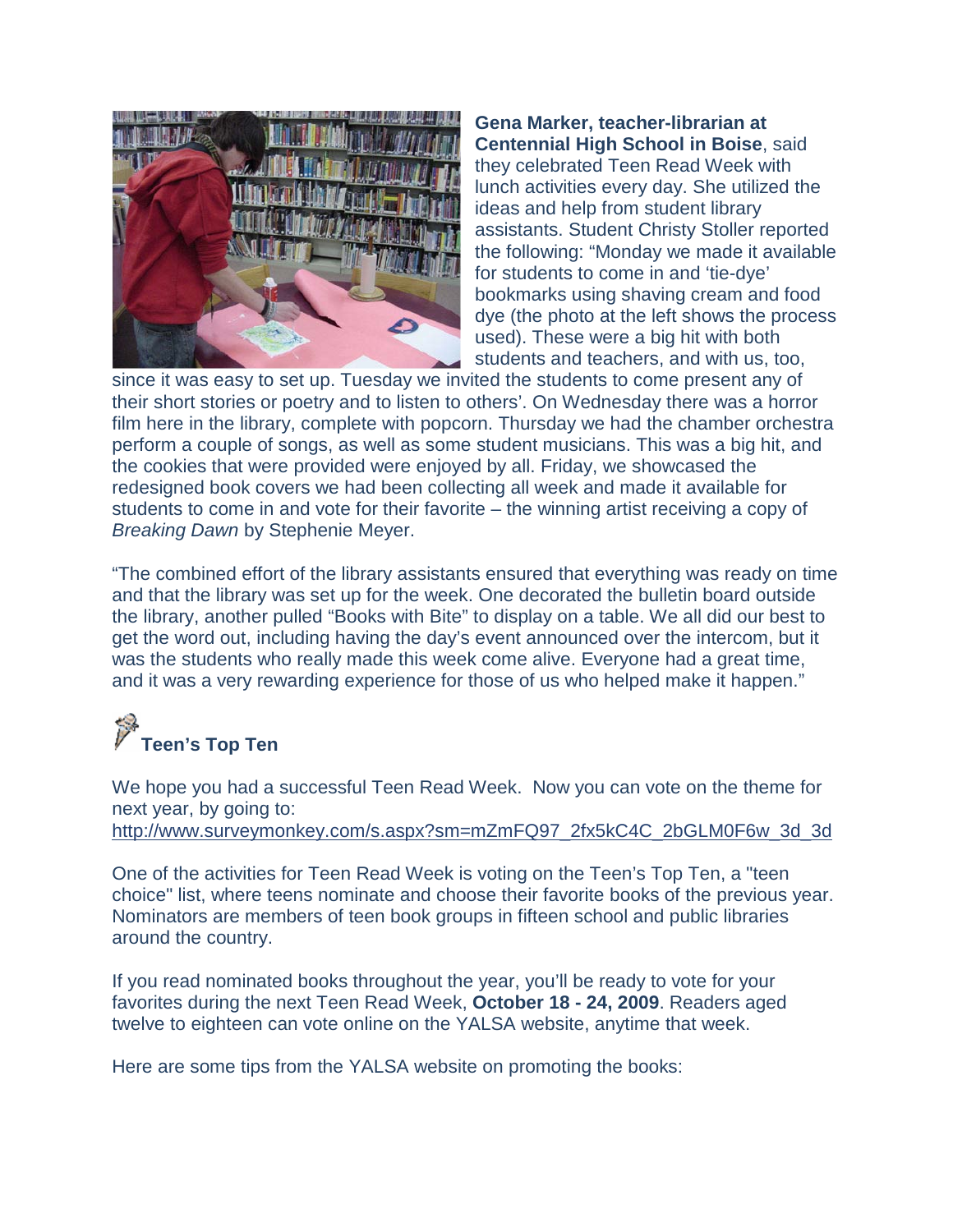#### Make a display

Promote the nominated books in a prominent location. Include copies of any nominated books you have checked in, bookmarks with a list of the nominated titles and the website address where teens can vote, and an eye-catching sign. Alternately, if you have a copyrighted version of book covers you can use, print off pictures of each of the book covers with a "reserve me now" sign.

#### Use your Website

Include the list of nominated titles and hyperlink each one to your online catalog for easy access. Make sure to include a link to where they can vote during Teen Read Week! (Hint: [www.ala.org/teenstopten](http://www.ala.org/teenstopten) will work nicely.)

### Other Ideas

- If you have a teen blog, list the titles on the blog. Each day, feature a different book by posting reviews and an author spotlight on the days leading up to Teen Read Week. Check out this example of a blog spotlight of the day.
- Hold book discussions where teens can debate who they think the winners should be.
- Do a Final Four type of promotion with an elimination grid. Set up an elimination poster where you gradually narrow down the nominees until you get the Final Four.
- Play up the all American tradition of voting by dedicating one computer station to TTT voting. Have a link set up on the desktop to the voting website, place bunting and flags all around with a big "vote here" sign.
- Have your reading group make "Campaign Posters" for the nominated books to play up the voting theme. Create them in the style of political candidates, like the book itself is running for the office of a Teens' Top 10 choice. Make a display of finished posters and put it near a voting station.
- Create a map with pushpins that shows the location of the 15 groups that are reading and nominating. This has two purposes: to let teens know what TTT is and how it works and to possibly motivate your reading group to apply to become one of the nominating groups.

# Book Look

### <span id="page-6-0"></span>**Two books featured during Idaho Family Reading Week event!**



The Read to Me program has paperback copies of *How I Became a*  **Pirate**, by Melinda Long for Idaho public libraries who are planning events during Idaho Family Reading Week, November 16 – 22, 2008. Just complete the form by October  $29<sup>th</sup>$  and we'll send you books to give to families. Quantities are limited (probably to about 90 per library depending on how many responses we get) and will be sent by November 5<sup>th</sup>. If you don't get enough to give to every family who attends your event, we suggest doing a door prize drawing throughout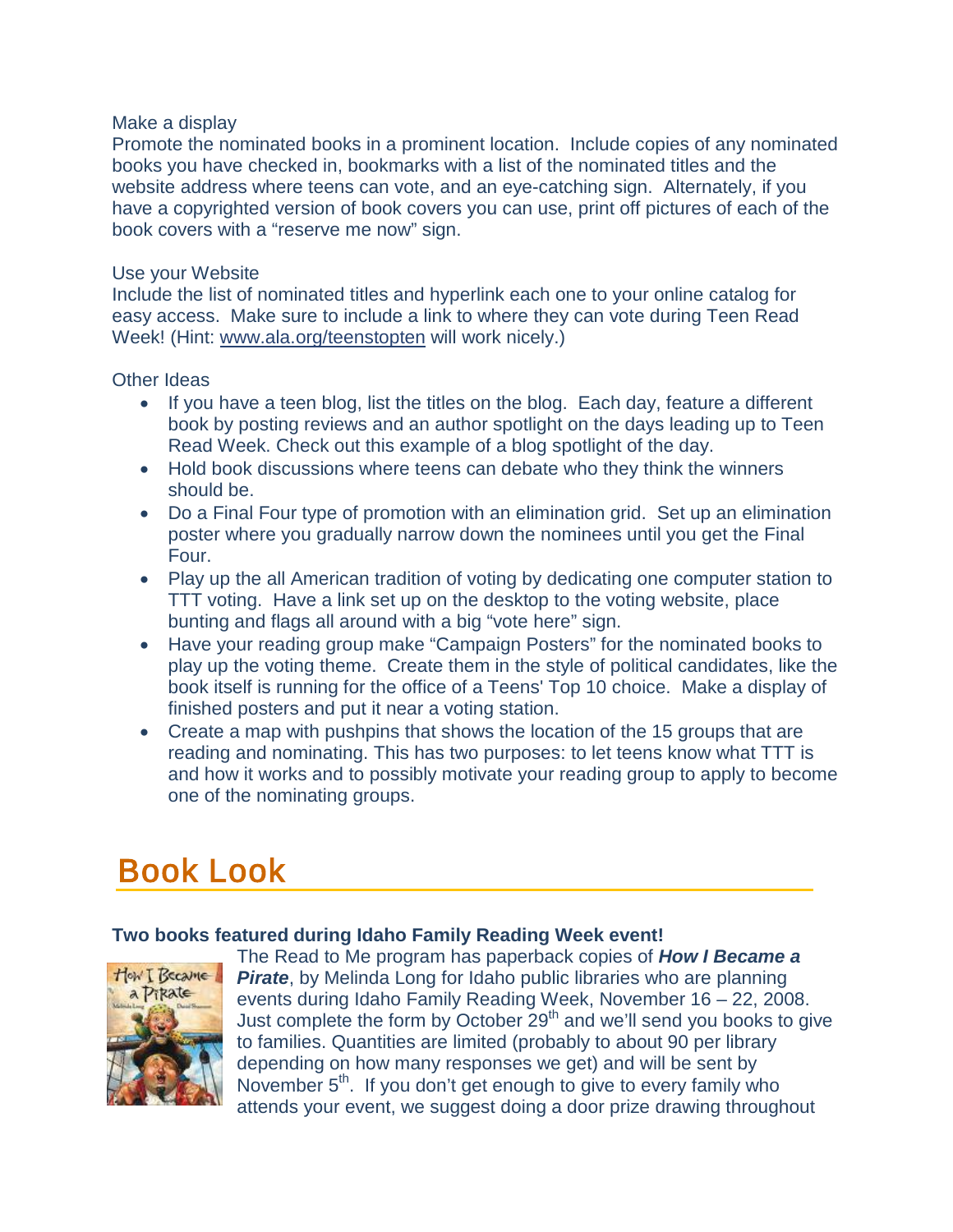the event until they are gone. It's also a good way to capture names and information about who attended your event from the door prize registration slips. Complete the short form at <http://libraries.idaho.gov/content/free-books-idaho-family-reading-week> to get your books.



**School libraries:** We want to hear from you too and have 40 hardback copies of *1001 Pirate Things to Spot*, by Rob Lloyd Jones, illustrated by Teri Gower and Michelle Lawrence, to give to the first 40 school libraries that complete the brief form at [http://libraries.idaho.gov/content/free-hardcover-book-elementary](http://libraries.idaho.gov/content/free-hardcover-book-elementary-schools-family-reading-week)[schools-family-reading-week](http://libraries.idaho.gov/content/free-hardcover-book-elementary-schools-family-reading-week) .

### **More fun books for Family Reading Week**

## **Board Books**



*That's Not My Pirate* by Fiona Watt and Rachel Wells (Usborne series) This book is just one in an award-winning series of board books with simple, repeating storylines and squashy, furry, hairy, shiny and bobbly textures to touch and feel**.** 

*Maisy's Pirate Treasure Hunt,* Lucy Cousins *Pirates!,* Board Buddies Board Books *My Pirate Ship*, Peep-Through Play Books *Ahoy, Pirate Pete*, Change-the-Story Books





### **Preschool: 3 to 5 year olds**



*Pirates Don't Change Diapers,* Melinda Long *Do Pirates Take Baths?* Kathy Tucker *Pirate Pete,* Kim Kennedy *Don't Mention Pirates,* Sarah McConnell *Shiver Me Letters: A Pirate ABC,* June Sobel *Roger, the Jolly Pirate,* Brett Helquist *Night Pirates,* Peter Harris

### **Early elementary: 6 to 8 year olds**



*How I Became a Pirate,* Melinda Long *Pirate School* series, Brian James *Pirate Pete,* Kim Kennedy *Don't Mention Pirates,* Sarah McConnell *The Pirate's Eye,* Robert Priest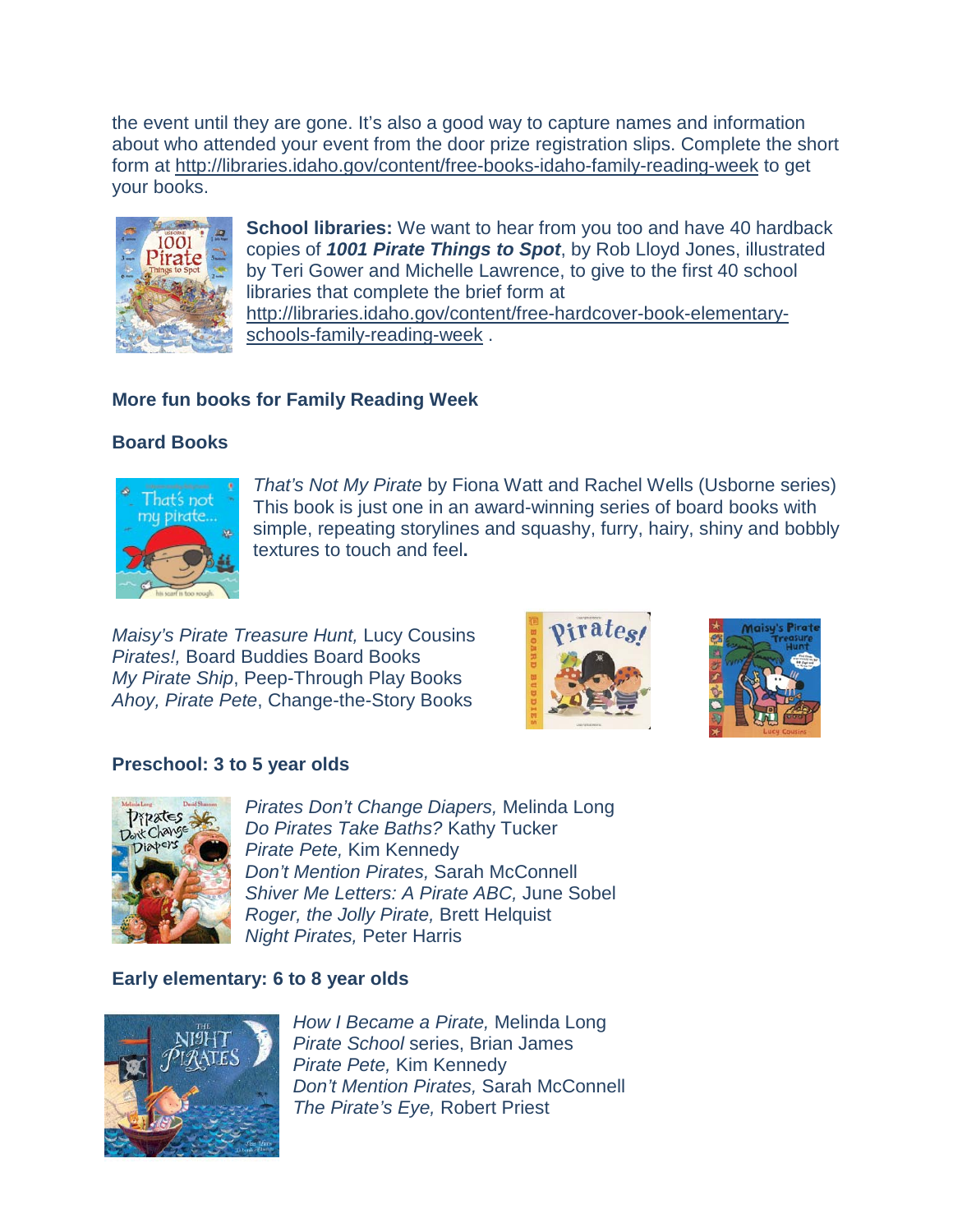*Roger, the Jolly Pirate,* Brett Helquist *Night Pirates,* Peter Harris

#### **For older readers:**



*Pirate's Promise,* Clyde Bulla *Captain Butcher's Body,* Scott Corbett *The Ghost in the Noonday Sun,* Sid Fleischman *Pirate Queen,* Patricia Reilly Giff *Amy's Eyes,* Richard Kennedy *The Great Piratical Rumbustification,* Margaret Mahy *The Pirate's Mixed-Up Voyage,* Margaret Mahy *Captain Abdul's Pirate School,* Colin McNaughton *The Mysterious Voyage of Captain Kidd,* A.B.C. Whipple *The Ballad of the Pirate Queens,* Jane Yolen *The Pirate's Mixed-Up Voyage,* Margaret Mahy

#### **Teens**



*Pirates* by Celia Ree

*Captain Mary, Buccaneer* by Jacqueline Church Symonds. In the course of researching her book, Symonds compiled a list of pirate nonfiction which can be found at: [http://www.beaglebay.com/pirate\\_books\\_and\\_films.htm.](http://www.beaglebay.com/pirate_books_and_films.htm)







#### **UPDATE:**

#### **October E-Branch in a Box Fall Training Schedule**

<http://libraries.idaho.gov/page/2008-fall-training-schedule>

This fall a four-hour triage session will provide one-to-one assistance for existing ebranch accounts. Sessions in Idaho Falls will be held on October 28th and 29<sup>th</sup>. Bring your greatest challenges to the e-branch Help Desk! Go to the website to register! If you have questions, please contact [Shirley Biladeau.](mailto:shirley.biladeau@libraries.idaho.gov)

#### **Events in November:**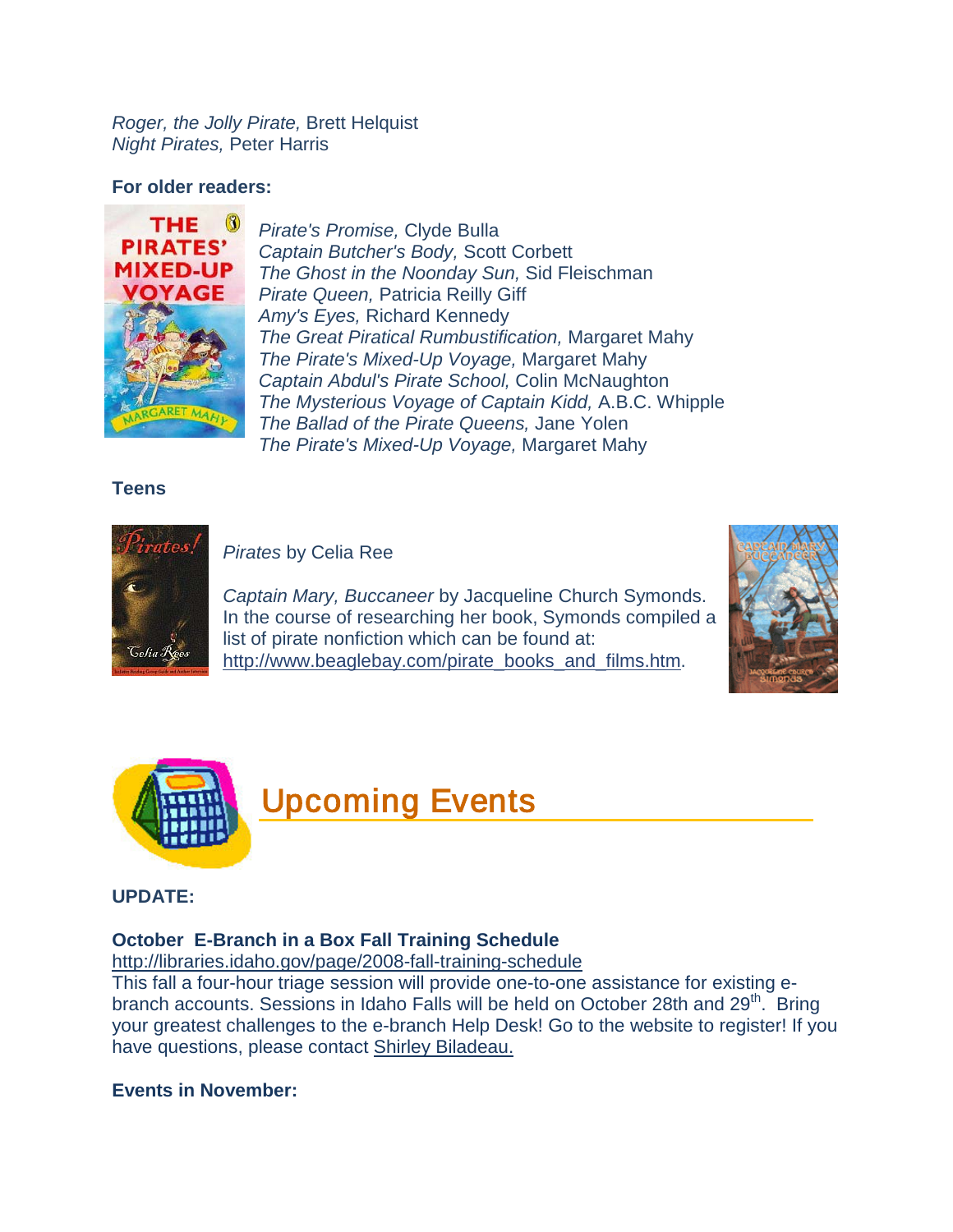November 16-22 – **Idaho Family Reading Week** – is an annual statewide celebration of reading as a family activity. The theme for the 2008 Family Reading Week is "*AR-R-***R-R-R-RE** you reading?" Our goal is for 100 libraries and schools across the state to break out their eye patches, spyglasses, and hornpipes, and host a Family Reading

Night or other event. **Have you signed up to receive free books yet?** See "Book Look" for more information.

**Pirate joke**: What did the pirate captain call his collection of ships' logs from plundered vessels? (See the last page after "News Beyond Idaho" for the answer.)



## <span id="page-9-0"></span>Summer Reading News

## **Bright Futures Begin @ Your Library**

Fall is in the air which means it's time think about summer reading. The Commission is once again sponsoring the **2009 Bright Futures** summer reading outreach program for all publicly-funded Idaho public libraries. Your library can apply to receive materials to support outreach in your community to reach more underserved children. The outreach opportunities include: School Visits, Underserved Children, Read for Your Library, and Web 2.0. Check your mailbox because every

public library should have received a flyer telling how to apply for Bright Futures, along with the 2009 program manual "Be Creative @ Your Library" and an Upstart order form.

If you already have a good number of children coming to your library, **why should you be concerned with trying to reach underserved children**? Researcher Peter Johnson in *Building Effective Programs for Summer Learning*. (U.S. Department of Education. 2000) focused on who needs summer programs and effective ways to reach them. Drawing on research from the Baltimore "Beginning School Study" (Karl Alexander and Doris Entwisle, 1996), Johnson found that "the academic gap between rich and poor children, as measured by test scores, increases throughout the elementary school years." Summer losses in achievement add up year by year and "seem to be the major reason why the academic gap between low- and high-income children grows throughout the elementary school years." Since the losses are largest in the summers of the first three to four years of school, "preventing these losses, particularly over the first few summers, could make the gap much smaller."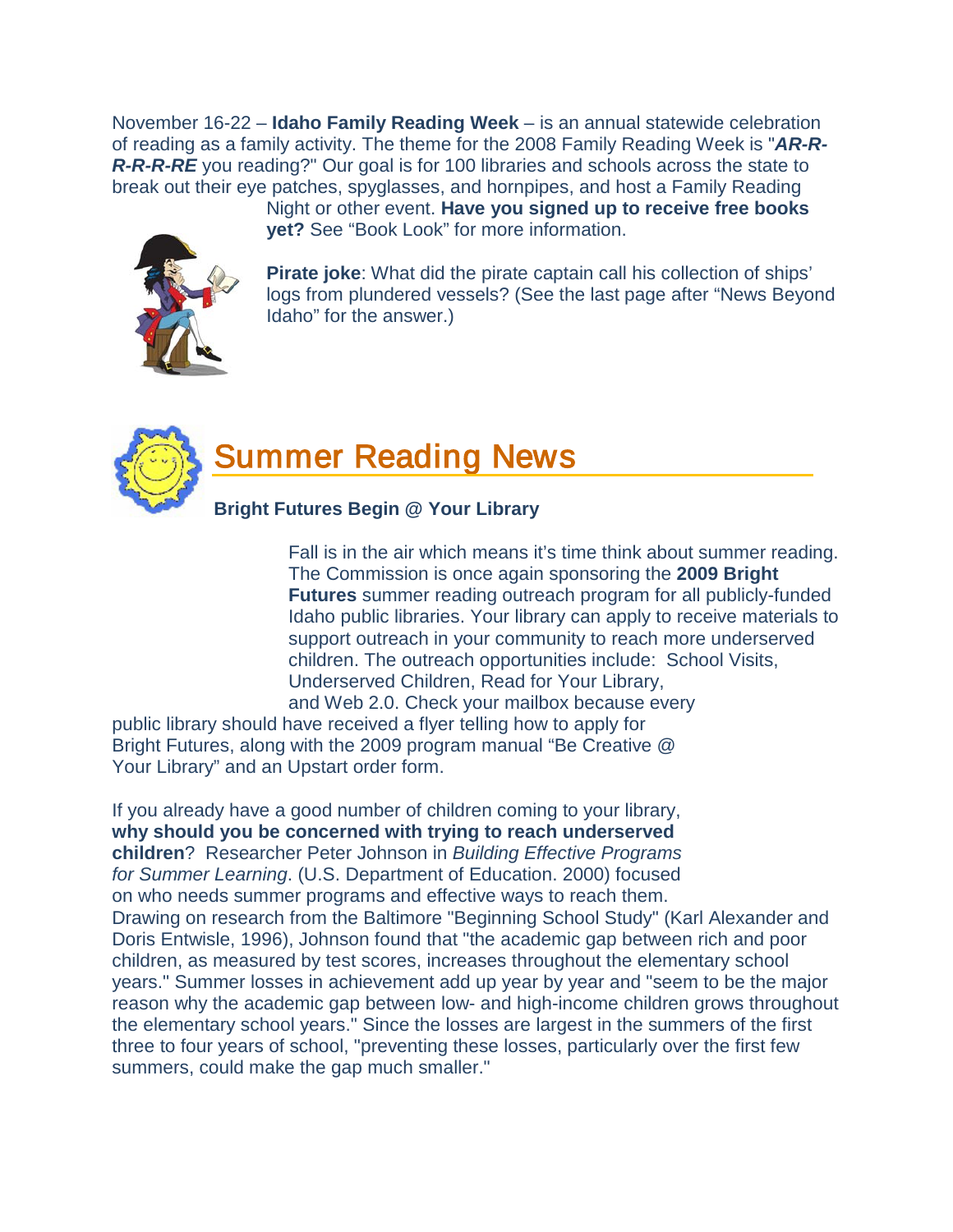Suggestions for effective ways to reach the neediest youth include:

- Form partnerships with the schools
- Form partnerships with community groups and services that reach the disadvantaged
- Make programs accessible and convenient for parents
- Involve the parents
- Involve volunteers
- Make learning fun for everyone.

All of these strategies are part of Bright Futures. In 2008, librarians reported that attendance at outreach programs was 37,000 and over 74,000 school-age children got the summer reading message when public librarians visited over 200 schools.

**Please note these changes for Bright Futures in 2009**: Applications may be submitted online until **March 17, 2009** on a first-come, first served basis. It is recommended that libraries apply as early as possible. Although we have planned for an increase in 2009, when supplies are gone, no more applications will be accepted. Applicants will be notified by email within 72 hours that their application has been received. Check out Bright Futures online at: [http://libraries.idaho.gov/summer-reading.](http://libraries.idaho.gov/summer-reading)



## School Zone

#### **Collaborating in the Schools: Factors for success** *by Staci Shaw*

In the last issue we highlighted the benefits of the teacher/librarian

partnership. Thank you to those who blogged on the ICFL website about their own experiences with collaboration! This week we continue the series on collaboration by taking a look at the components of successful collaborative programming, and how to address some roadblocks that frequently occur.

There is so much great literature out there that defines and illustrates components of a successful collaborative partnership between school librarians and teachers (see the booklist below of what ICFL has available for free). In *Partners in learning: Students, teachers and the school library,* Doiron and Davies list the following characteristics:

• A **flexible timetable** that allows for longer blocks of time, so that information skills can be taught within the context of meaningful classroom projects.

• **Adequate staffing**, so that teacher-librarians have more time to teach and collaborate and are not bogged down with book checkout.

• The school librarian and teachers must have **planning time** in order to determine goals, objectives and implementation strategies.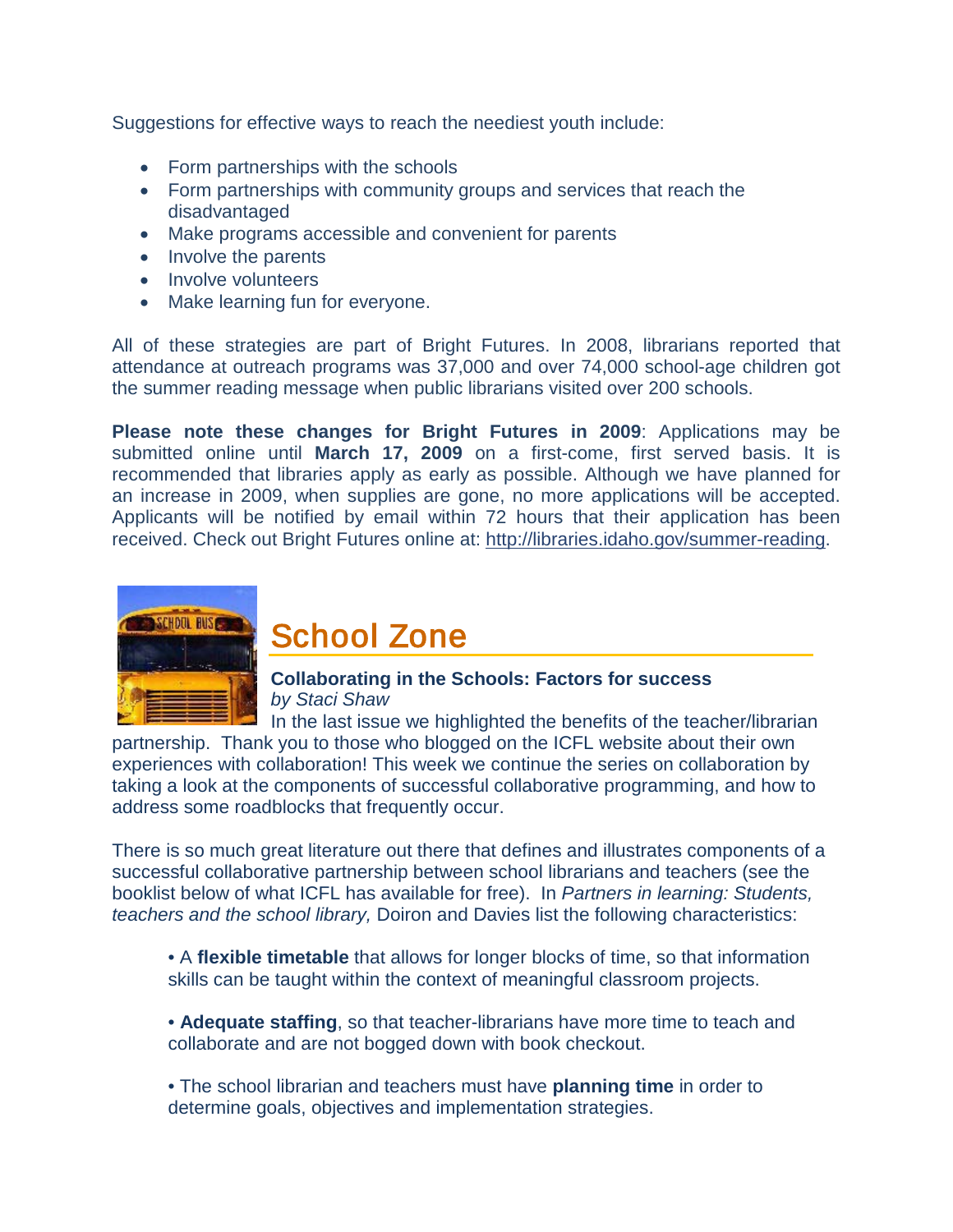• **Administrative support**: when administrators recognize the vital role of the school librarian, they are more likely to provide adequate staffing, planning time, and an adequate budget to support collaborative partnerships within the school.

• **A plan for information skills development**: by using a common planning tool, the school librarian and teacher can share in the decision-making process and communicate more effectively. Doiron and Davies suggest the following steps as school librarians and teachers begin the collaborative process:

- 1) Start by identifying the goals and objectives of the students' learning.
- 2) Identify the resources available to meet those goals.
- 3) Prepare the learning activities for students.
- 4) Determine how the unit will be managed- who will teach what, and when?
- 5) Determine the assessment procedures.
- 6) Plan for a "celebration" of learning: how will the students' work be showcased?

Sound complicated? Are you already thinking about why this process would be difficult to implement in your school? School media centers, especially those in the elementary schools, have small budgets and limited resources. Planning time is a luxury that few enjoy. Here are some ideas for overcoming those roadblocks, and many of you are currently doing these things:

• *Roadblock: Limited time*

Use a **planning template**: This tool can be used whether you are sitting down at an official planning meeting, informally meeting over lunch, or passing it back and forth in your mailboxes. Using a template gives each of you the opportunity to contribute creative ideas, helps work out a timeline, and serves as a record of who is responsible for each component of the teaching process. There are several templates in the books listed below. And here is a **great** link to a school media center in Philadelphia, where collaboration is a key component in the school's philosophy. They offer several planning templates that are easy and efficient to use:

**[http://www.libraries.phila.k12.pa.us/pennalexander/TLC.html.](http://www.libraries.phila.k12.pa.us/pennalexander/TLC.html)**

#### • *Roadblock: Openness of classroom teachers to collaborate*

Developing a "culture of collaboration" is a complex process and can take years to evolve; it requires people to change the way they think and the way they approach teaching. There are generally three groups in the process of change:

- 1) the "oh, yeahs!"
- 2) the "yeah, buts…"
- 3) the "no ways."

Start with a few of your "oh, yeah!" teachers. Plan some units together and showcase your successes. By working out the kinks and strengths in the process, you can address the concerns of your "yeah, buts," whose students will surely begin asking to participate in the cool activities of their peers! Don't worry so much about your "no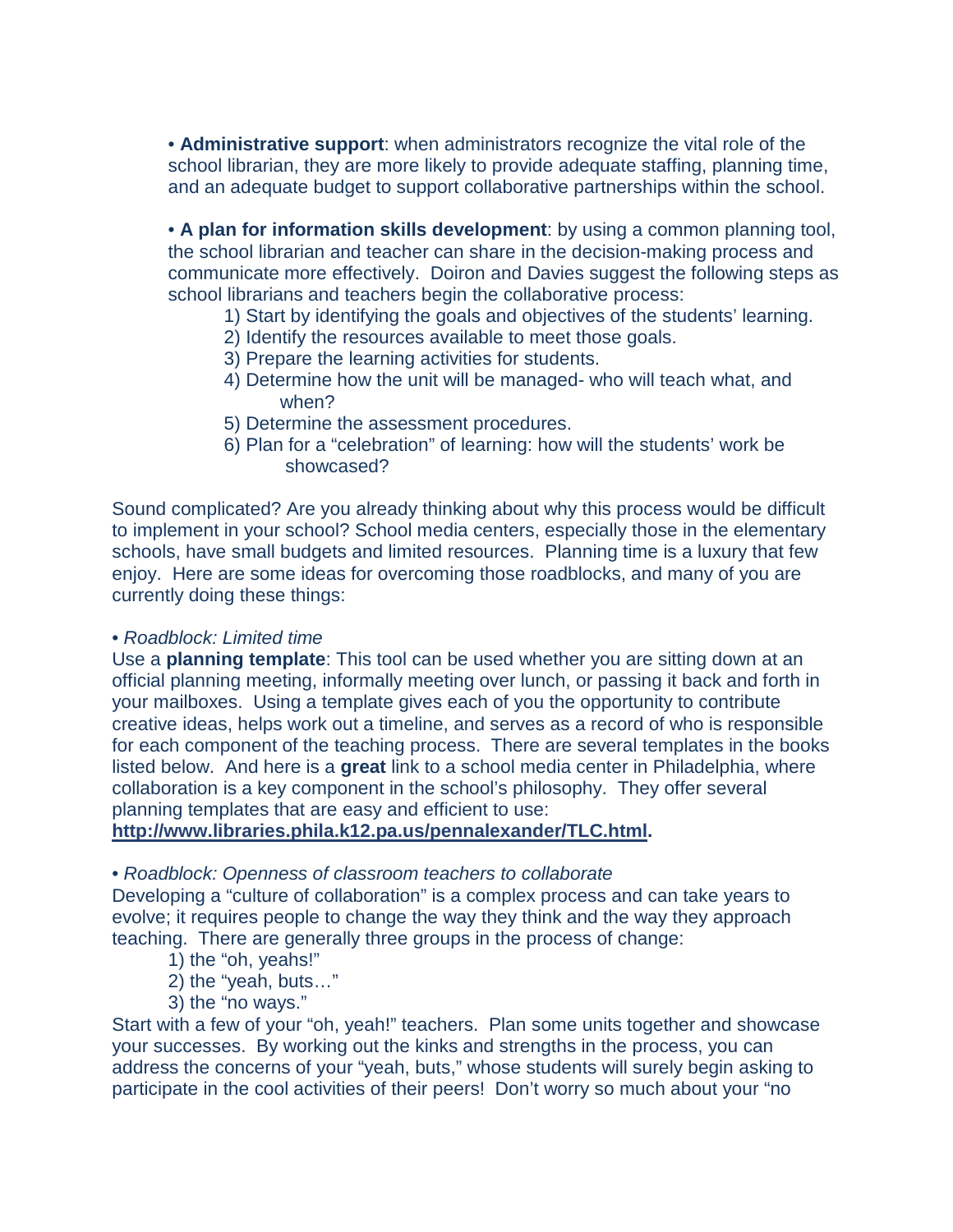ways," unless your administrator has chosen collaboration as a school goal and is supporting the change with strong leadership.

These are just a few suggestions… for additional ideas, check out these resources:

"Book-Report Adventures," an article written for Scholastic by a teacher-librarian: <http://content.scholastic.com/browse/article.jsp?id=4306>

*Collaborating to meet standards : teacher/librarian partnerships for K-6* / Toni Buzzeo. Buzzeo, Toni. 2002 \*Planning template on page 23.

*Collaborating to meet standards : teacher/librarian partnerships for 7-12* / Toni Buzzeo. Buzzeo, Toni. 2002 \*Planning template on page 32.

*Collaboration and the school library media specialist* / Carol A. Doll. 2005

*Collaborative library lessons for the primary grades : linking research skills to curriculum standards* / written and illustrated by Brenda S. Copeland and Patricia A. Messner. Copeland, Brenda S. 2004

The Media Center at Sadie Tanner Mossell Alexander/University of Pennsylvania Partnership School:<http://www.libraries.phila.k12.pa.us/pennalexander/TLC.html>

*Partners in learning : students, teachers, and the school library* / Ray Doiron and Judy Davies ; foreword by Ken Haycock. Doiron, Ray. 1998 \*Planning templates on pages 27-34.

The on-line faculty lounge… Share your experiences- What roadblocks keep you from strengthening the school librarian/teacher partnership? What are some solutions *that*  work for you and your teachers? Blog with us at [http://libraries.idaho.gov.](http://libraries.idaho.gov/)

# School Library Survey

As mentioned in previous issues of *The Scoop*, the Idaho Commission for Libraries has contracted with RSL Research to study the impact of Idaho school libraries on student achievement. Hosting informational breakout sessions at ILA were ICFL field consultant Dr. Frank Nelson and RSL researchers Dr. Keith Curry Lance, Marcia Rodney and Bill Schwarz. Several school media specialists and librarians, administrators, teachers and support staff attended the sessions, which provided details about the design and administration of the survey. Though not identical to previous state studies such as Colorado, Iowa, California, and Illinois, Idaho's study will focus on the impact school librarians have on student achievement.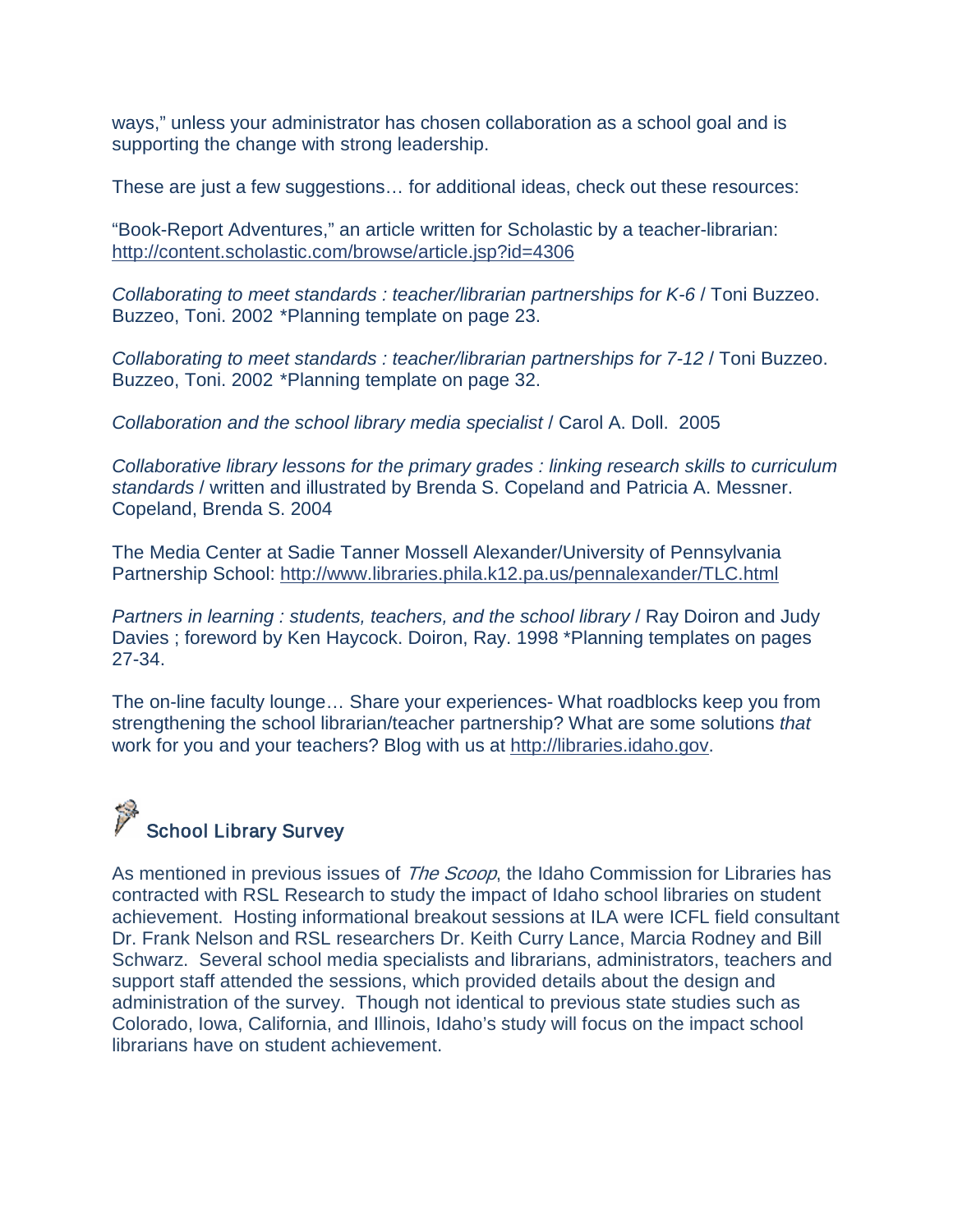Critical to this study is the collection of names and contact information for all school librarians in the state. This information is not on file in any statewide database; currently the survey administrators have names and contact information for approximately 50 percent of our school librarians. You can help by sending your information to Debby Wylie at [debby.wylie@libraries.idaho.gov](mailto:debby.wylie@libraries.idaho.gov) or 800-548-6212.

<span id="page-13-0"></span>The more librarians surveyed, the more accurate the results will be.

# Know the Numbers

## **Kaiser Family Foundation Reports on** *Parents, Children & Media*

A 2007 survey by the Kaiser Family Foundation found parents say they're getting control of their children's exposure to sex and violence in the media, even online, but concerns about media remain high, and most support curbs on television content.

According to the Foundation's news release:

"Sixty-five percent of parents say they 'closely' monitor their children's media use, while just 18% say they 'should do more.' …Parents are particularly confident in monitoring their children's online activities. Nearly three out of four parents (73%) say they know 'a lot' about what their kids are doing online (among all parents with children 9 or older who use the Internet at home). Most parents whose children engage in these activities say they check their children's Instant Messaging (IM) 'buddy lists' (87%), review their children's profiles on social networking sites (82%), and look to see what websites they've visited (76%) after they've gone online.

The report surveyed 1,008 parents of children ages 2-17. Additional findings:

## **Media Content**

• About a quarter of parents (23%) say inappropriate media content is one of their "top" concerns as a parent, while another 51% say it's a "big" concern, but not one of the top concerns.

## **Media Ratings**

- Parents' use of the TV and video game ratings has stayed virtually the same since 1998 at about 50%, while use of music advisories has gone up (from 41% to 52%), and use of movie ratings has declined (from 86% to 77%).
- Among parents who have used any of the media ratings, the proportion who say they find them "very useful" has increased over the years, from 43% to 58% for video game ratings, 45% to 56% for music advisories, and 42% to 49% for the TV ratings.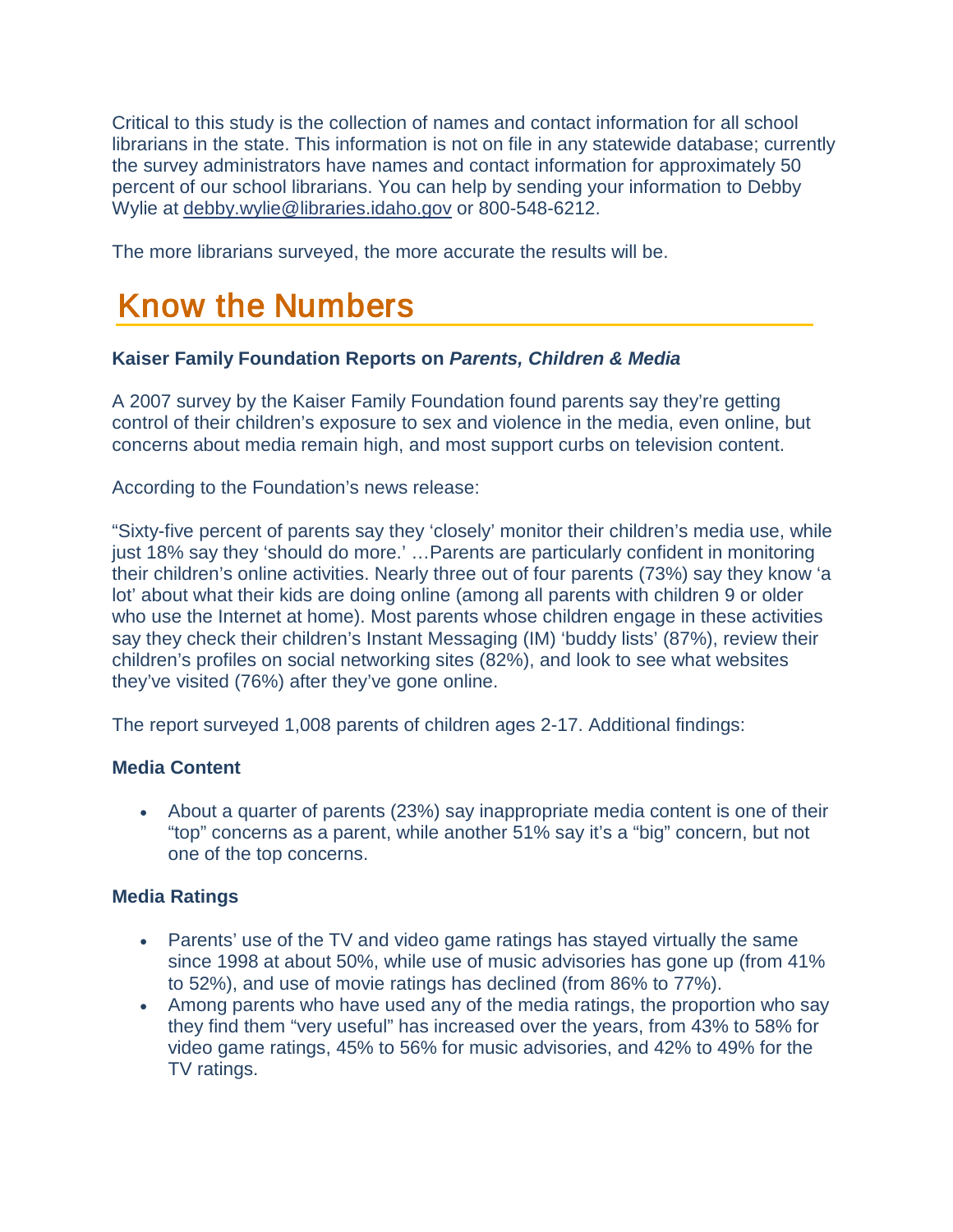• Many parents still don't understand what the TV ratings mean. Among parents who have children ages 2-6, only three in 10 can name any of the ratings used for children's shows, including TV-G, or G, which means "general audience." Only 11% know that the rating FV indicates violence (it stands for "fantasy violence"), while 9% think it means "family viewing." And only 11% know that the rating EI means educational or informational programming. Among parents with any child ages 2-18, 61% know that TV-14 means the show may be inappropriate for children under age 14 and just over half (54%) know that TV-MA means for mature audiences.

### **Educational Media**

- A majority of parents (59%) say it's true that children who watch educational TV have better verbal skills, and 41% say baby videos have a positive effect on early childhood development (17% say that's not true, while 35% say they're not sure).
- A majority of parents (56%) of younger children (ages 2-6) say baby videos positively affect development.
- The majority of parents with children ages 2-13 are at least somewhat satisfied with the number and quality of educational shows available for their children (16% are "very" satisfied, 50% "somewhat" satisfied), compared to 30% who say they are "not too" (21%) or "not at all" (9%) satisfied.

## **Internet Monitoring**

- Among parents with children age 9 or older who use the Internet at home, four in 10 (41%) say they use parental controls to block access to certain websites.
- Among those whose children use e-mail, four in 10 (39%) say they read their child's email or look in their inbox.

To download the report, go to: [http://kff.org/entmedia/entmedia061907nr.cfm.](http://kff.org/entmedia/entmedia061907nr.cfm)



# <span id="page-14-0"></span>A Closer Look at Idaho Family Reading Week

Back in 1997, the Idaho State Library (now the Idaho Commission for Libraries) envisioned an opportunity to highlight the role of parents and

caregivers as role models for reading and the importance of families in nurturing children's budding literacy. And where better to nurture literacy and reading than at the library? Thus, Idaho Family Reading Week was born.

Here are a few facts about why it's important to get the whole family involved: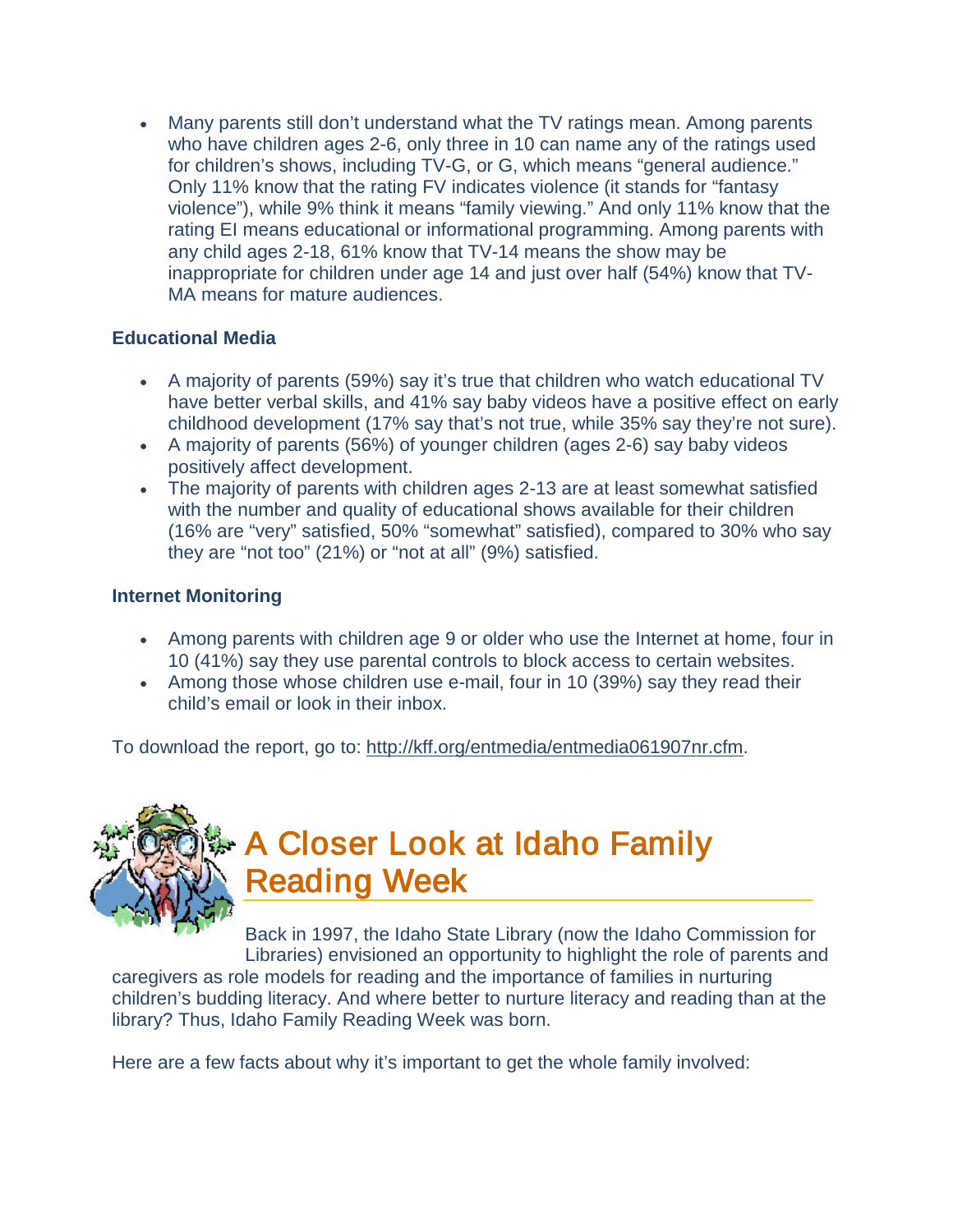Children learn to value reading by watching their parents and other family members read as part of their everyday activities. Children also enjoy reading more if it is a shared activity. Children need access to lots of reading and writing materials, especially at home. Talking about books and sharing family stories is another way to nurture literacy development. Oral language development is the first step to literacy. And, families can keep family heritage, history and values alive through family stories. Children learn who they are and where they came from.



Sharing reading and writing is not just about books. The "Parents" [section of the](http://www.rif.org/parents/tips/tip.mspx?View=69)  [Reading is Fundamental website](http://www.rif.org/parents/tips/tip.mspx?View=69) lists some great ideas for reading outside the book. These would make a great display at your library with the title "Beyond Books" or "What Arr-r-r-r-r-re You Reading?":

• Newspapers

Many newspapers have sections geared toward kids. The articles are generally short and snappy, and either appeal directly to kids or are written from a kid's point of view. Also, keep an eye out for articles that might pique your child's specific interests. While sections about cars, movies, travel, technology, and music may be aimed at adults, kids might get drawn in, too.

• Cookbooks

Even if your children would much rather eat out than cook, cooking is a good opportunity to get kids reading. Give them a cookbook and a pack of Post-Its, and let them pick out several recipes they'd like to try this summer. You can also make the meals together as a family activity.

• Magazines

Magazines for kids or preteens might seem fluffy. But if they keep your kids reading, the benefits might make up for the lack of heavy hitting content. Kids can often identify with the tone and subject matter of magazines, and the articles hold their attention.

• Comic books

Comic books and graphic novels are becoming more and more popular. The illustrations and often offbeat topics should keep kids interested.

**Instructions**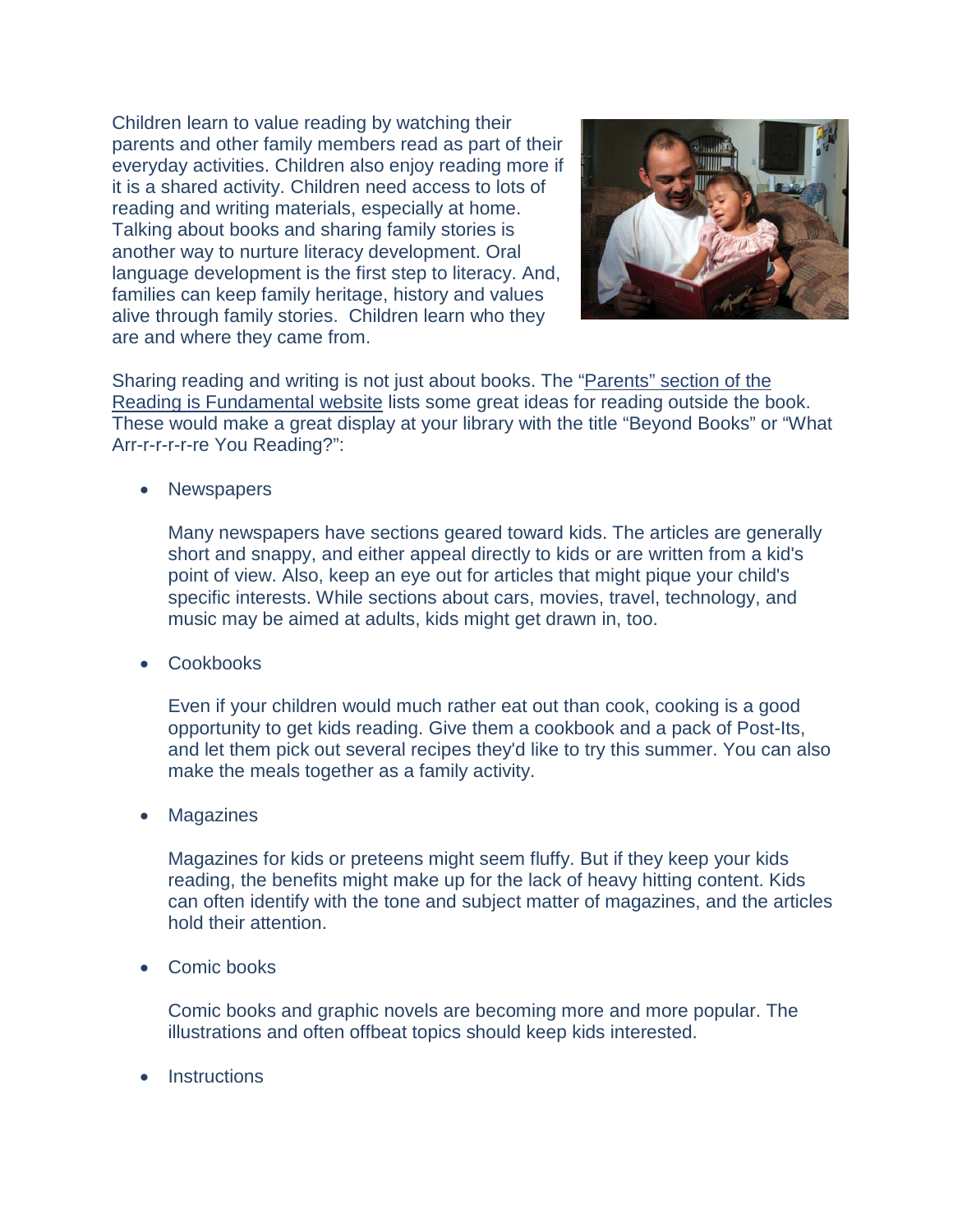Summer is a time for backyard projects, like building swing sets, blowing up pool toys and assembling games and sports sets. Have your child read the instructions and help you go step by step on your project. Who knows, the children might understand the instructions better than you!

• Brochures

Are you going on a special vacation? Or do you just wish you were? Get brochures for destination spots, tourist attractions, and theme parks. Let your children read the brochures and get excited about an upcoming event or a potential adventure.

• Catalogues

These can be a great option if your child is exploring a particular interest. From soccer, to bedroom furniture, to clothes, catalogues have concentrated information on whatever turns your child's head.

• Food and product labels

Have your kids read the cereal box, bag of chips, soda can, suntan lotion bottle, bug spray, or anything else that is lying around. It won't take them long to scan the words, and they'll learn more about what they're putting in or on their bodies.

• Song lyrics

Rare is the child who doesn't love music. He or she may have already found the liner notes in the CDs, but encourage them to read along as they listen to songs. Also, your child can search for lyrics online and sometimes learn about the songwriter's stories behind the songs.

• Backs of videos/DVDs

Rather than picking a movie based on its packaging, take your kids to the movie rental stores selection of older picks. Have your kids select a movie based on the story description on the back of the box challenge them to find a good story based on the plot rather than the marketing.

# <span id="page-16-0"></span>Tips & Tools

**Even the pumpkins are reading!** Some pumpkin ideas for your library…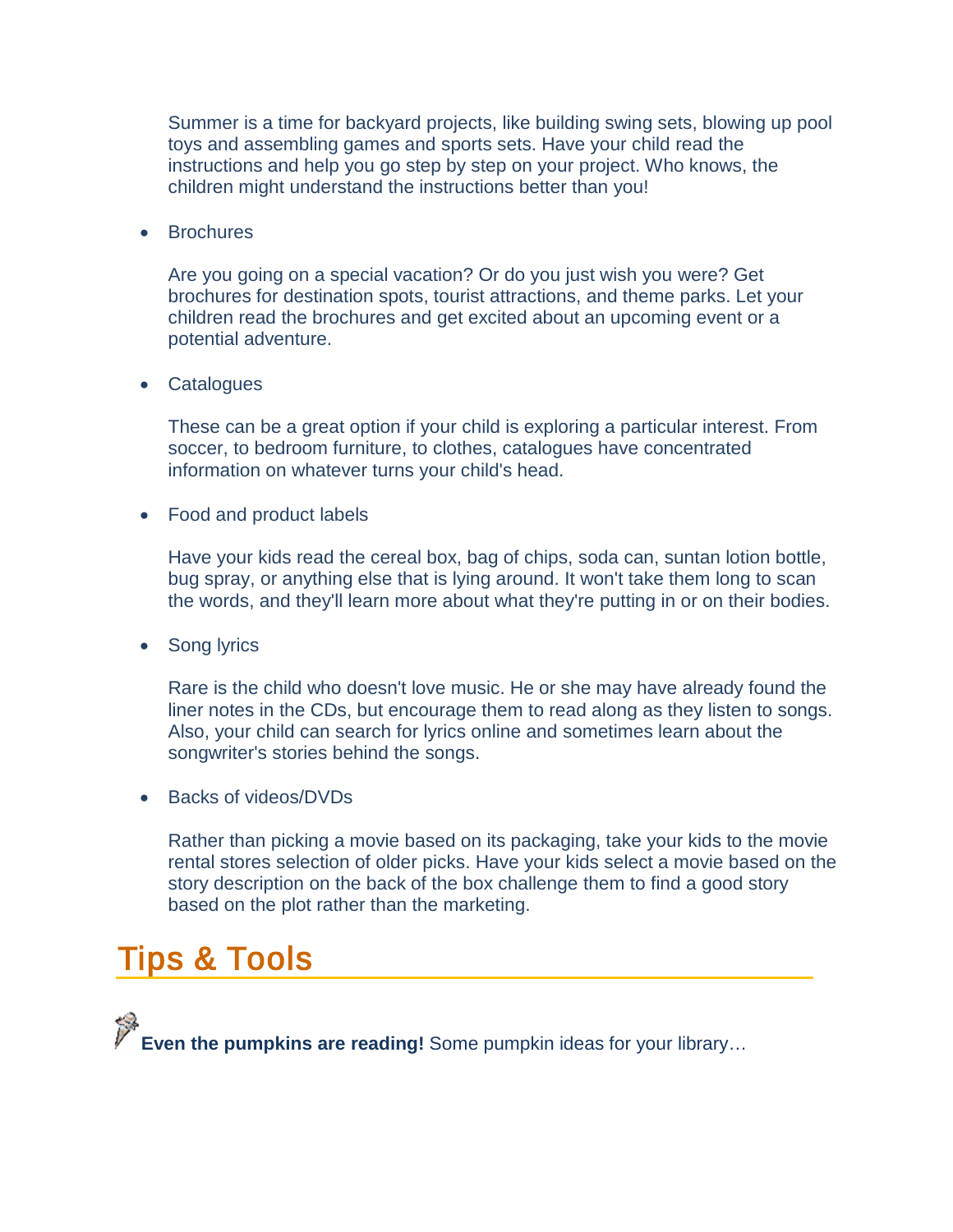

- **Bulletin board/display**: Staple pumpkin cutouts (at least 12"x12") to bulletin board. Using book jackets, open them in front of each pumpkin, place halfway down, and pin them in a tent so that the pumpkin looks like they are reading the book. Use a phrase such as, "Even the pumpkins are reading!"
- **Family contest**: Ask families to bring in a decorated pumpkin to display. You can even choose a

decorating theme, such as story characters or recycled materials. Have the families fill out a card with their name and favorite books or reading activity, and phone number on the back. Set out ballots on your designated "election day" and offer small prizes for the winners. Note: if pumpkins are decorated, not carved, they will last much longer!

- Songs and rhymes: [http://www.theteachersroom.com/pumpkinpatch.htm;](http://www.theteachersroom.com/pumpkinpatch.htm) <http://teachers.net/lessons/posts/202.html>
- Pumpkin math station: Set out two or three different sized pumpkins for activities.
	- o Weight: Ask children to estimate first, then weigh with a bathroom scale. For older children, they can weigh themselves first, then weigh themselves holding the pumpkin, then use the difference to find the pumpkin weight.
	- o Circumference: Cut three lengths of yarn-- too small, too big and just right. Ask children to guess which piece of yarn will fit around the middle of the pumpkin. This is called the "circumference," or distance around a sphere.
	- o Save your pumpkin seeds! Put them in a container and let children count them. Set out small Dixie cups to encourage children to count by fives or tens. Young children can count smaller amounts by ones.

Have ideas to add? Blog with us at [http://libraries.idaho.gov!](http://libraries.idaho.gov/)

# **Great Technology Programs for Children**

From the ALSC website wiki, librarians across the country share some great program information on Great Technology Programs for Children and includes links to 13 specific programs including: an animated authors program, computer camp, Dance, Dance Revolution for the whole families, Storytubes, and more. See [http://wikis.ala.org/alsc/index.php/Great\\_Technology\\_Programs\\_for\\_Children.](http://wikis.ala.org/alsc/index.php/Great_Technology_Programs_for_Children)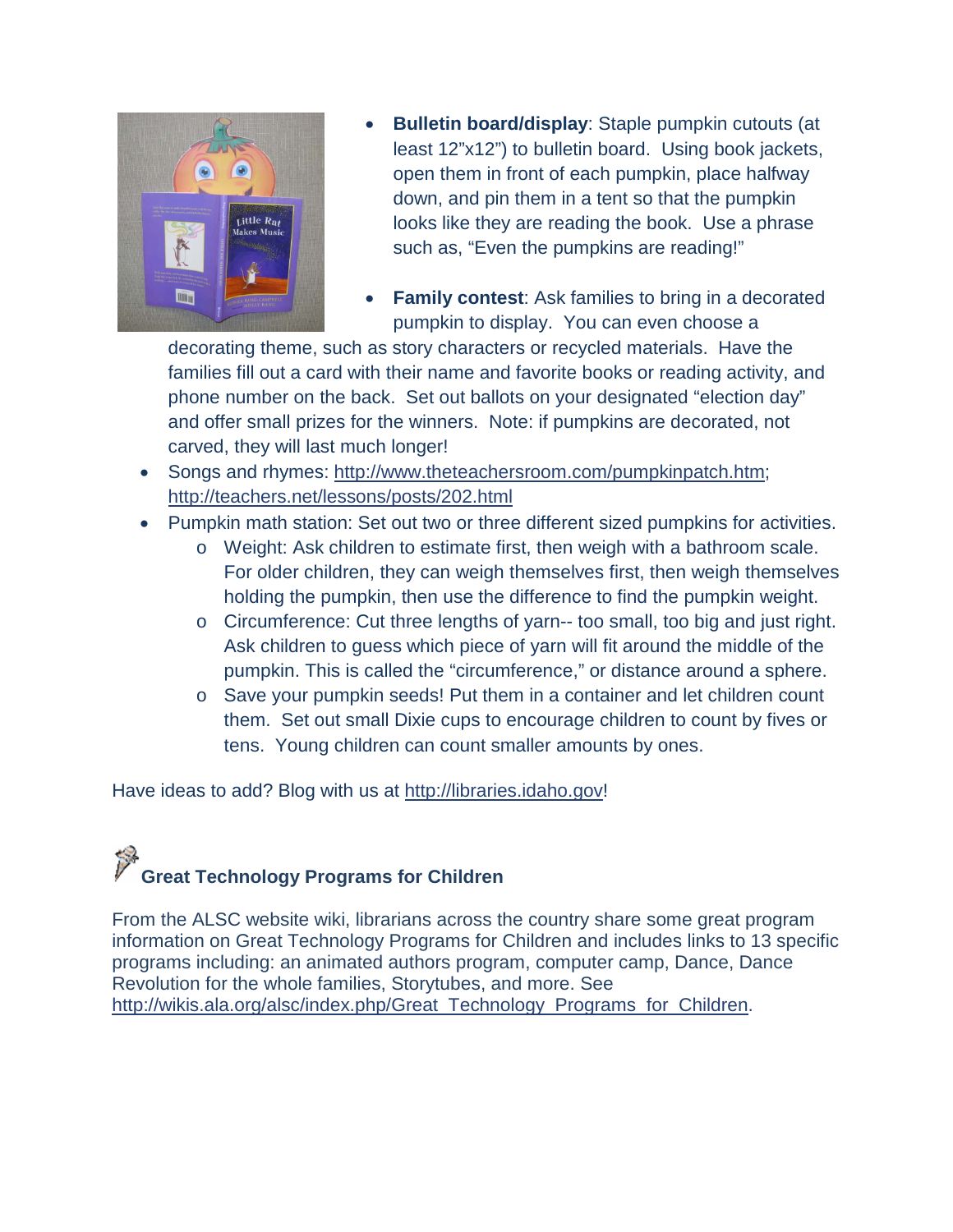## **New Resource Provides Easier Access to Foreign Languages for People who Are Blind**

The National Clearinghouse on Disability and Exchange (NCDE) has published "Accessing Foreign Language Materials as a Blind or Low Vision Student" to support blind and low vision students in accessing course materials in a broad range of foreign language courses, from Arabic to Turkish. This informational guide includes: commonly used assistive technology and software to handle foreign languages, guidance for locating audio, Braille or large print materials in foreign languages, tips on transcribing Braille textbooks in foreign languages or using readers and scribes, and considerations for studying a foreign language abroad. The guide emphasizes critical need languages, such as Arabic, Chinese, Hindi/Urdu, Japanese, Korean, Persian/Farsi, Russian and Turkish, although information is also applicable to more commonly taught languages such as French, German, and Spanish. Go to: <http://www.miusa.org/ncde/tipsheets/languageguide> for more information.

# **NEA and Youth Service America: Youth Leaders for Literacy**

The Youth Leaders for Literacy Program, an initiative of the National Education Association and Youth Service America, helps young people direct their enthusiasm and creativity into reading-related service projects. The projects will begin next March 2, on Read Across America Day, and will end April 24-26, on Global Youth Service Day. Maximum award: \$500. Eligibility: people 21 years old or younger; individuals or groups. Deadline: Oct. 30, 2008. Learn more at:

<http://www.nea.org/readacross/volunteer/index.html>

# **Professional Development Collection**

The Idaho Commission for Libraries Professional Development Service (PDS) provides access to numerous titles in the field of library and information sciences. Free shipping to and from your library is provided! See<http://libraries.idaho.gov/pds> for more information. Here are some new titles:

*A Passion for Print: Promoting Reading and Books for Teens* 027.62 Mahood 2006 by Kristine Mahood (2006)

This guide helps build the librarians' book and marketing knowledge so that teens, books, and reading can be brought together. This guide is filled with many ideas for making this happen

*Teaching Reading Strategies in the School Library* 027.8 Walker 2004 by Christine Walker and Sarah Shaw (2004) This guide provides support for reading instruction in the elementary school library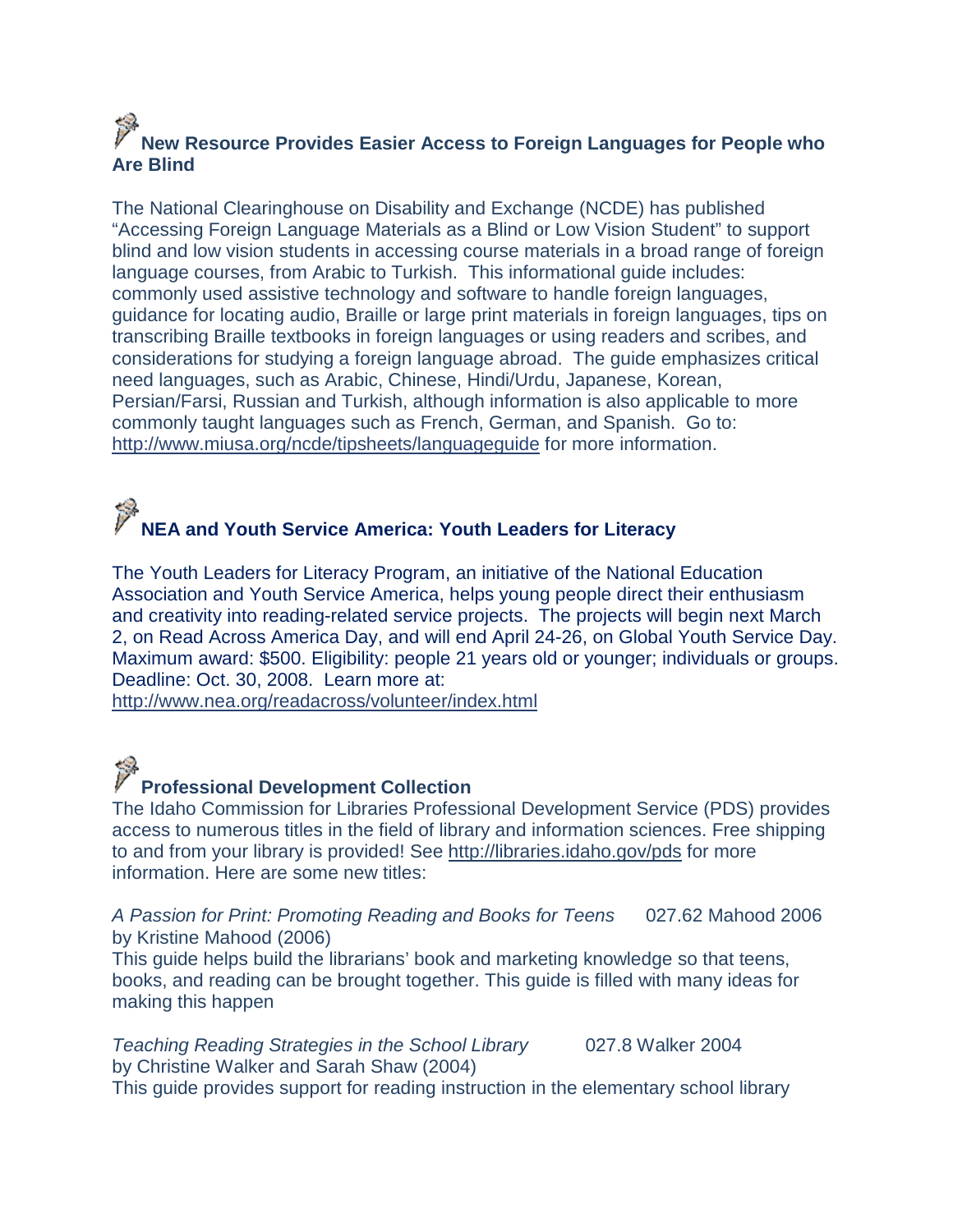media center. It is filled with quick, self-contained lessons, which are ideal for the school media specialist who has limited time and access to these students.

*Reading the Web: Strategies for Internet Inquiry* 371.3 Eagleto 2007 by Maya B. Eagleton and Elizabeth Packed with ideas and instructional activities for all content areas, this book also provides a framework for promoting Web literacy skills in grades 3 – 8.

*Across Cultures: A Guide to Multicultural Literature for* Children 028.5 East 2007 by Kathy East and Rebecca L. Thomas (2007) This guide is an introduction to more than 400 recent fiction and non-fiction multicultural resources for preschool through sixth grade. It also presents practical advice on programming strategies and many activities.

*Adolescent Literacy: Turning Promise into Practice* 027.62 Adolesc 2007 edited by Kylene Beers, Robert E. Probst, and Linda Rief (2007) A discussion of adolescent literacy taken from experts in the field, reports, policies, and ideas which is conducted set goals and re-vision what adolescent literacy needs to be for the coming generations.

# <span id="page-19-0"></span>News Beyond Idaho

## **Play Literacy**

**Play Literacy** supports the idea that children learn best through play. Young children can learn the fun, as well as the importance, of reading and writing in everyday life through imaginative play. Madison (Wisconsin) Public Library's Play Literacy program is based on the work of early childhood educator Gretchen Owocki, author of *Literacy Through Play* (Heinemann, 1999).

Together with the Dane County Library Service, the Madison Public Library uses the Readmobile to provide Play Literacy programs as an outreach service to preschool classrooms in Madison and Dane County. Families with young children can also experience the fun of Playing with Literacy during Preschool Storytimes at library branches. And, at the Central Library, they have a Play Literacy Corner, where young children can play with toys and literacy right in the Children's Room. Themes change monthly

For more information, visit their website at: [http://www.madisonpubliclibrary.org/youth/playliteracy.html.](http://www.madisonpubliclibrary.org/youth/playliteracy.html)